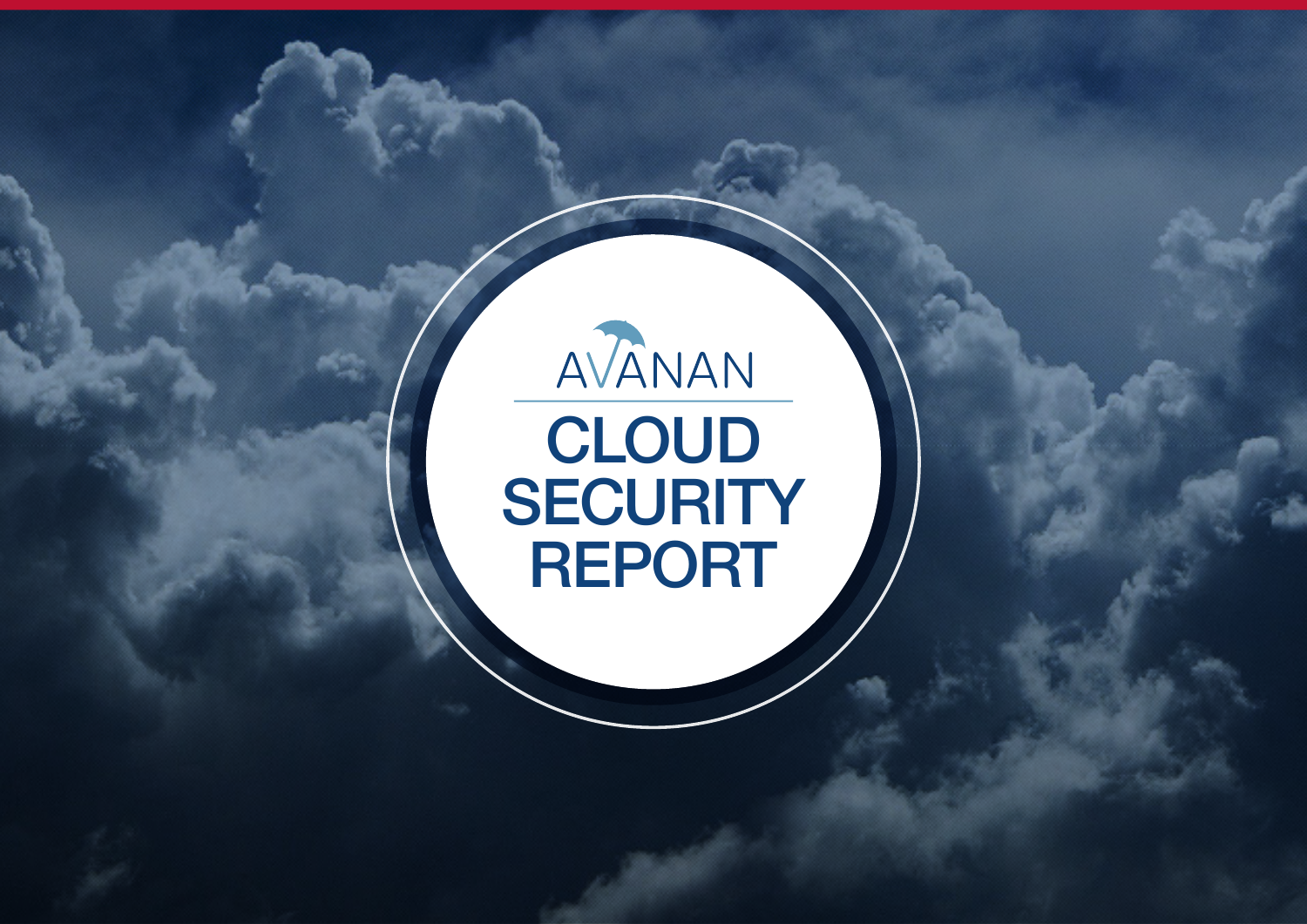# **AVANAN**

## **Executive Summary**

As your organization moves to the cloud, new risks emerge. Issues such as privacy, security and compliance are harder to identify and remediate without a cloud-centric security platform. Avanan's cloud governance platform offers share management, policy automation and compliance enforcement for the enterprise SaaS in a single, simple-to-use dashboard. Avanan has partnered with the leading security vendors to offer cloud-based versions of their best-of-breed technology. This report contains highlights of security-related findings in your cloud implementation after performing a security scan of your cloud. Here are the highlights:



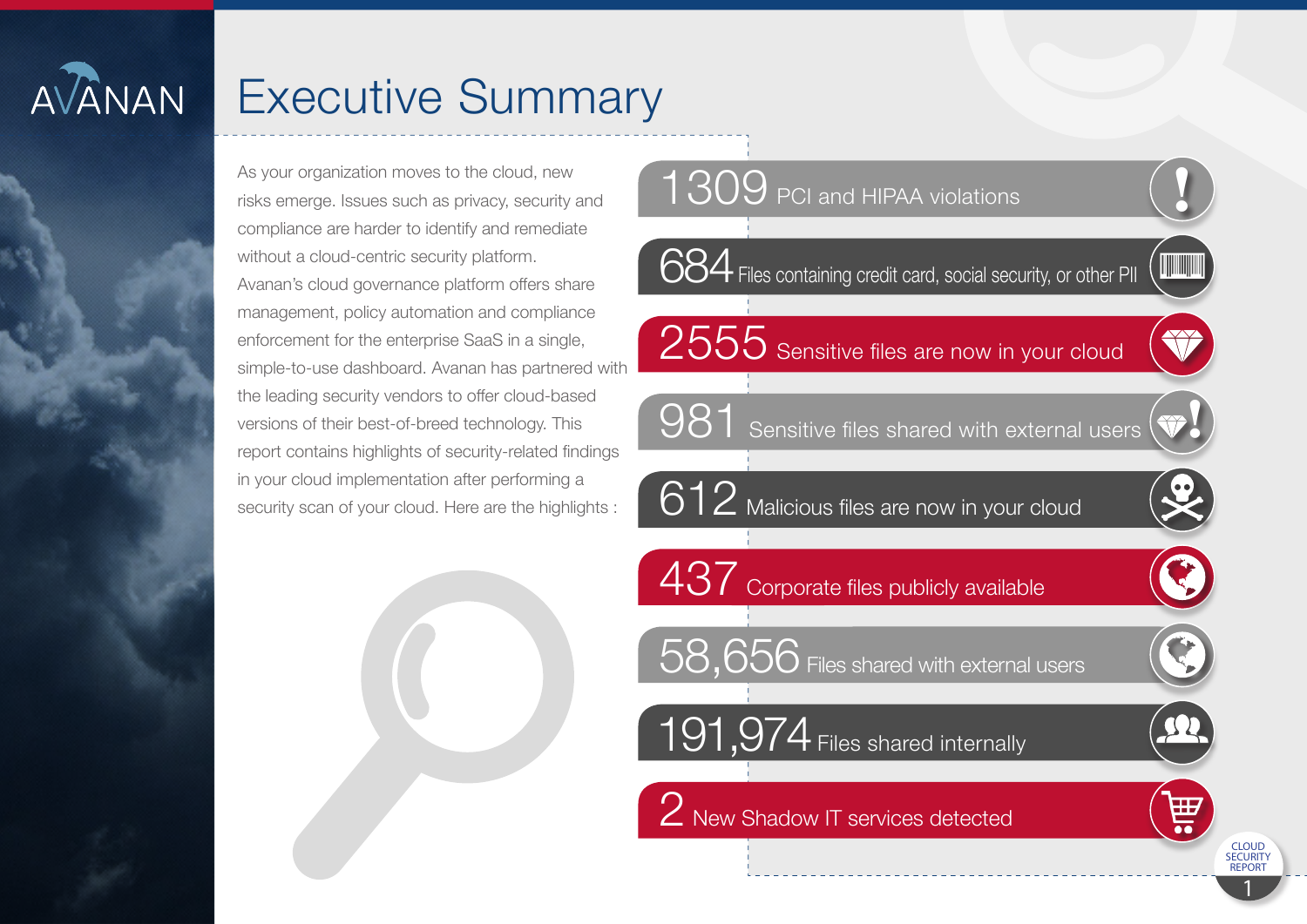

### **Cloud File Sharing**

#### Collaboration

is vital to business, and providers like Office 365, Google and Box have made it easier than ever before. Your employees can share a document with partners and clients with just a click of the mouse or tap of the finger. Unfortunately, it is just as easy to let confidential information spread to the wrong hands.

Understanding the cloud sharing model is critical to maintaining data security, privacy and compliance.

The information below explains how the data is being shared in your cloud storage.

#### **Publicly Shared**

means that the files are accessible to anyone on the Internet, including search engines.

#### Shared with 3 party apps

these are files accessible to applications authorized to view files on the cloud-drive

#### **Internally Shared**

Files shared within the organization.

#### **Shared Outside**

Files that were shared with people outside the organization.

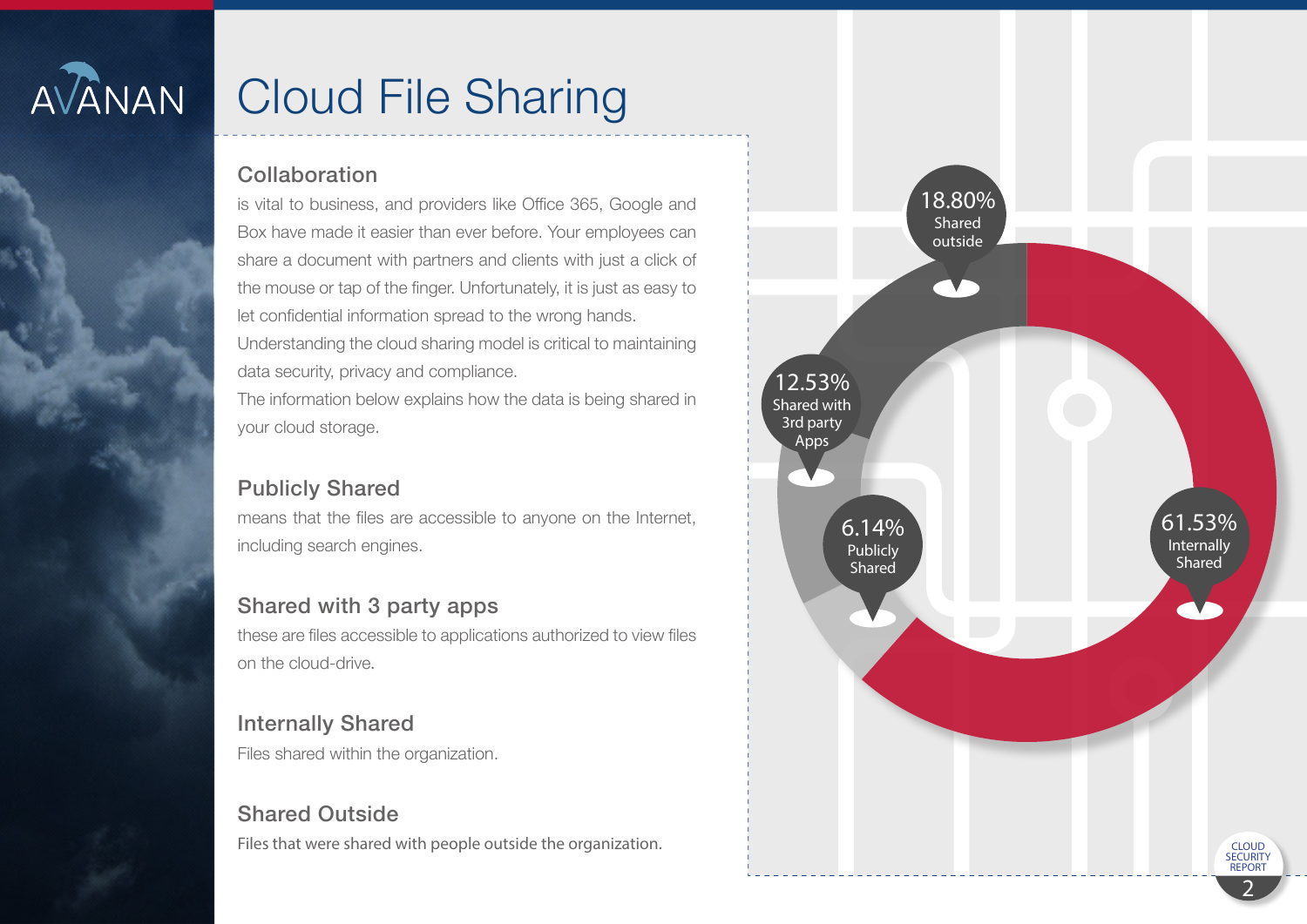

### SHADOW-IT

Employees are using the cloud. They are more productive. They are communicating and collaborating using SaaS applications that make sharing easy. Unfortunately, they might be using unapproved cloud applications that are a threat to your confidential data. These unapproved SAAS applications are also known as "Shadow-IT".

Users can easily connect unapproved SaaS applications to third-party SaaS by granting direct cloud-to-cloud access. Sometimes, these unsanctioned applications ask for more rights than IT might approve.

No matter if users connect to unsanctioned applications directly or cloud-to-cloud, it is important to understand which SaaS applications are used, what level of access was given and how many users are using these applications.

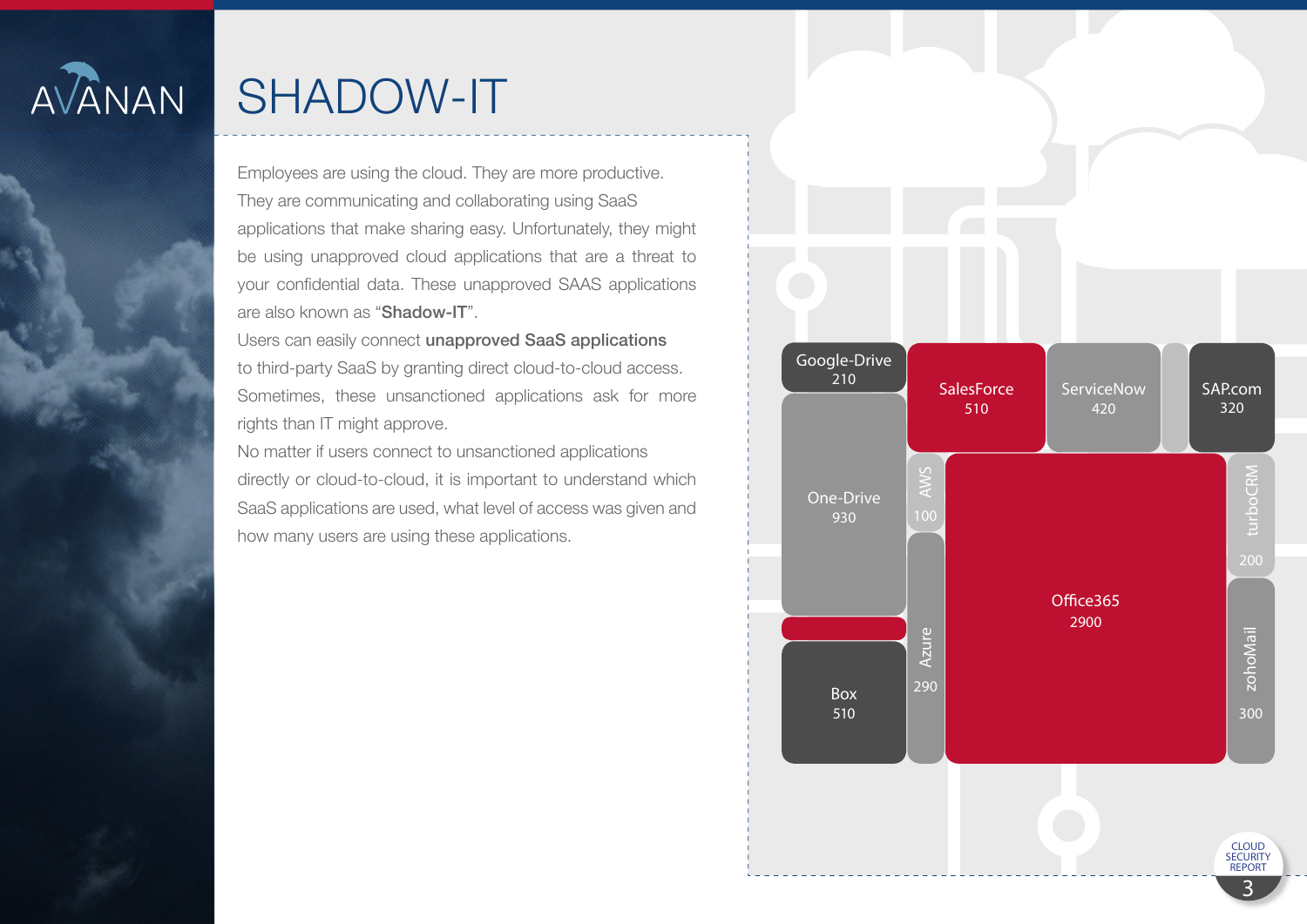

## ACCESS-GEOGRAPHY

Your users are accessing the cloud from home, office, remote-offices and more. It is important to monitor where users are located to prevent unwanted connections. A login from an atypical location, or simultaneous connections from distant locations could indicate compromised credentials, used by remote attackers. The diagram shows the geographical location of these suspect connections.

| <b>Country</b> | <b>Attempts</b> |
|----------------|-----------------|
| Australia      | 10              |
| Canada         | 2               |
| Colombia       | 4               |
| France         | 11              |
| Gabon          | 17              |
| India          | 38              |
| Russia         | 73              |
| Turkey         | 14              |

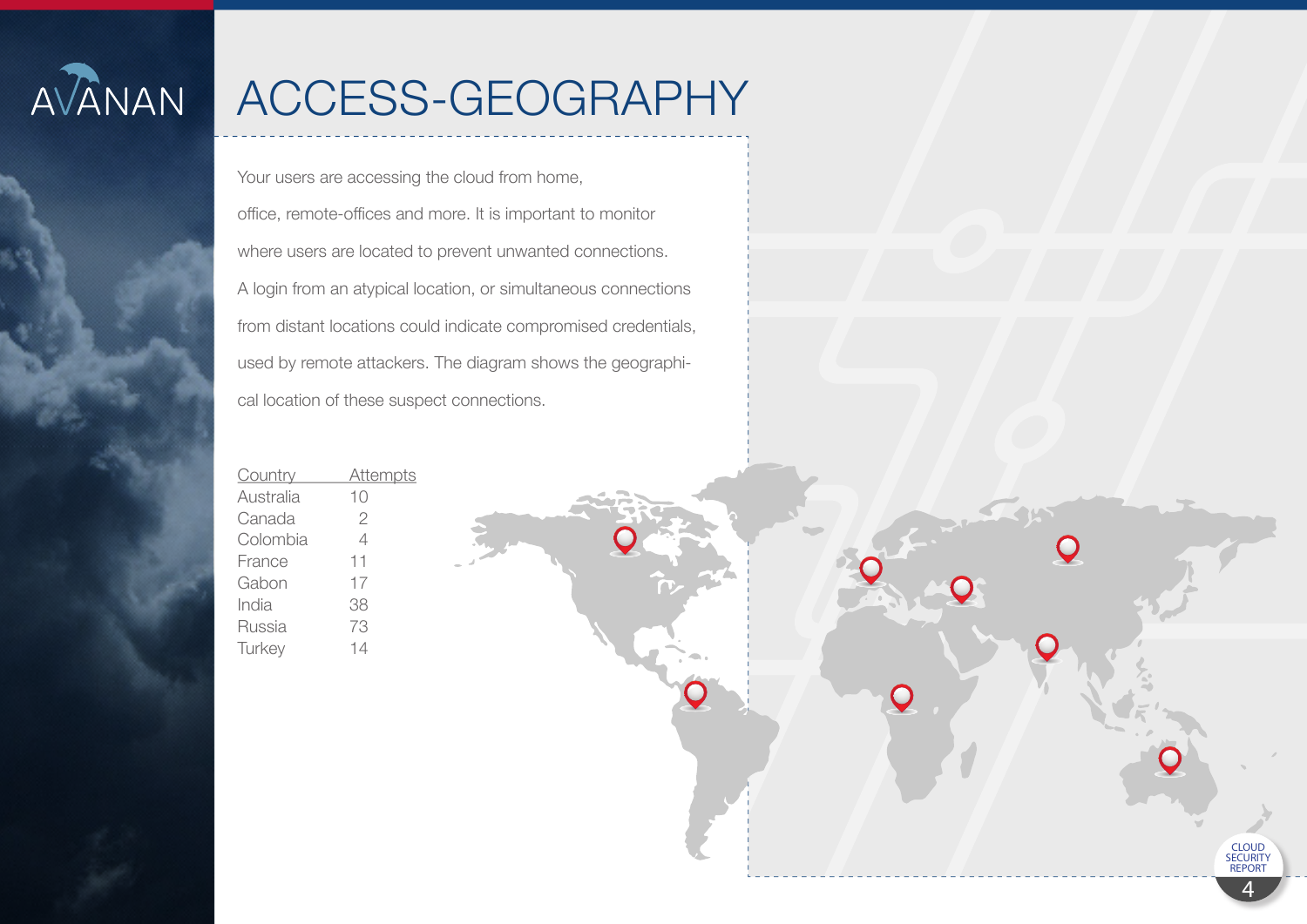

### **EMAIL SECURITY**

Often, the first SaaS application is cloud-based e-mail and collaboration. Avanan uses best-in-class tools to scan inbound and outbound emails for data leakage and privacy compliance violations. At the same time, it scans every attachment for malware using multiple signature-based tools and advanced threat protection sandbox technology. Here is a short summary of what was found.

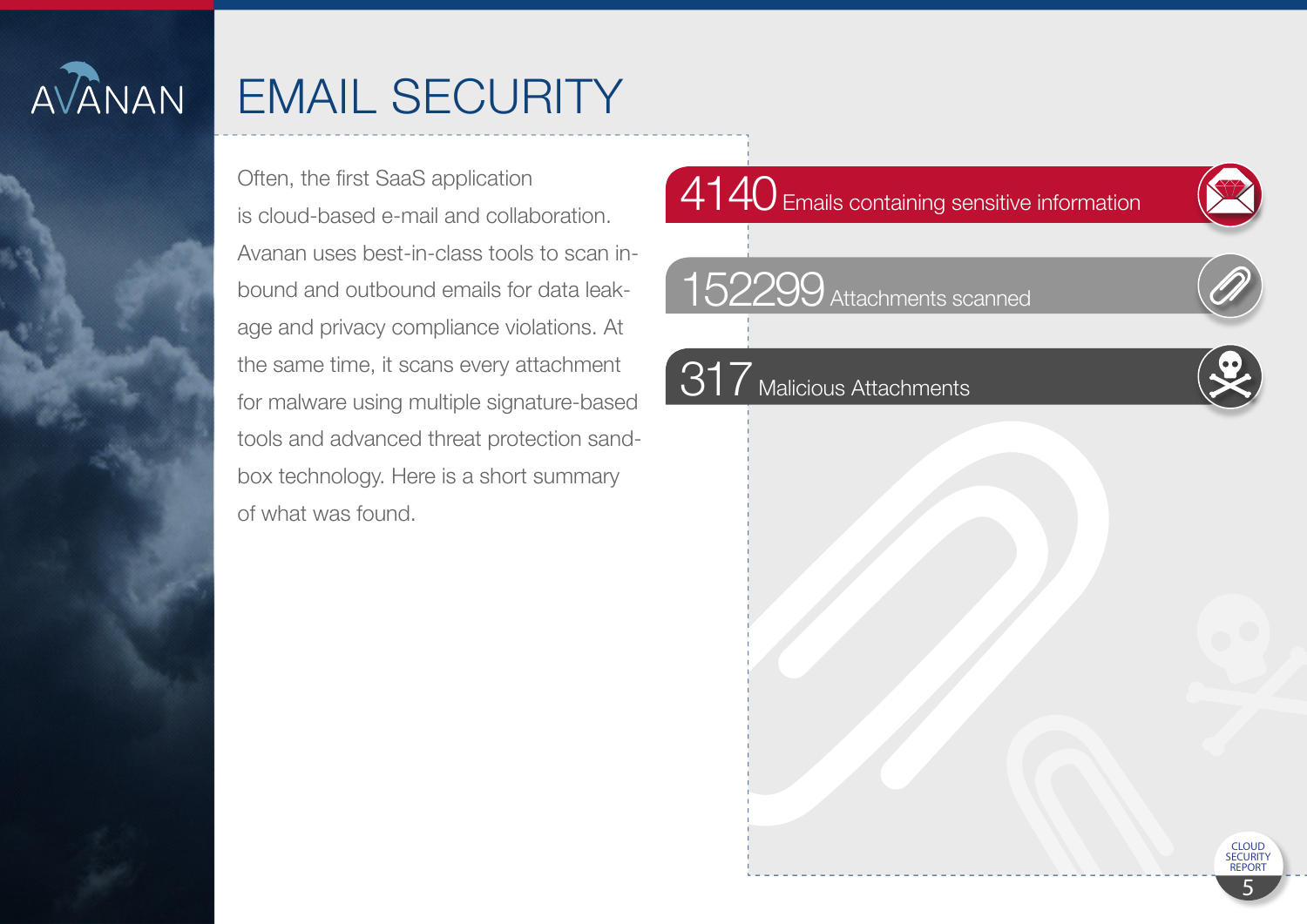

### **ANOMALOUS EVENTS**

Avanan monitors the interactions with the cloud and identifies events that indicate a potential threat to your data and to your business. Avanan uses context-based behavior analysis to identify anomalous patterns and malicious intent. The diagram below presents the initial findings:

GEO-suspicious login - Access from remote locations withing a short period of time - clear indication of compromised credentials.

Massive Downloads - Often indication of a compromised account used to steal data.

**Massive Deletions** – Indication for a malicious activity or ransomware.

**Unknown Device** – Access by an unknown device can indicate compromised credentials.

Atvoical Off-hours Usage - An unusual usage pattern can be a sign of compromised device credentials.

Cross-function Sharing - This indicates the flow of data between different organizational functions that is out of context. Depending on the type of data being shared, it could indicate an internal data leakage scenario

**Export Performed** - A user performing a massive export of cloud data should be flagged and investigated if it is not normal behavior.

Auto-forwarding Setup - A typical, yet problematic configuration whereby users automatically forward their corporate emails to noncorporate accounts, resulting in data-leakage and compliance violations

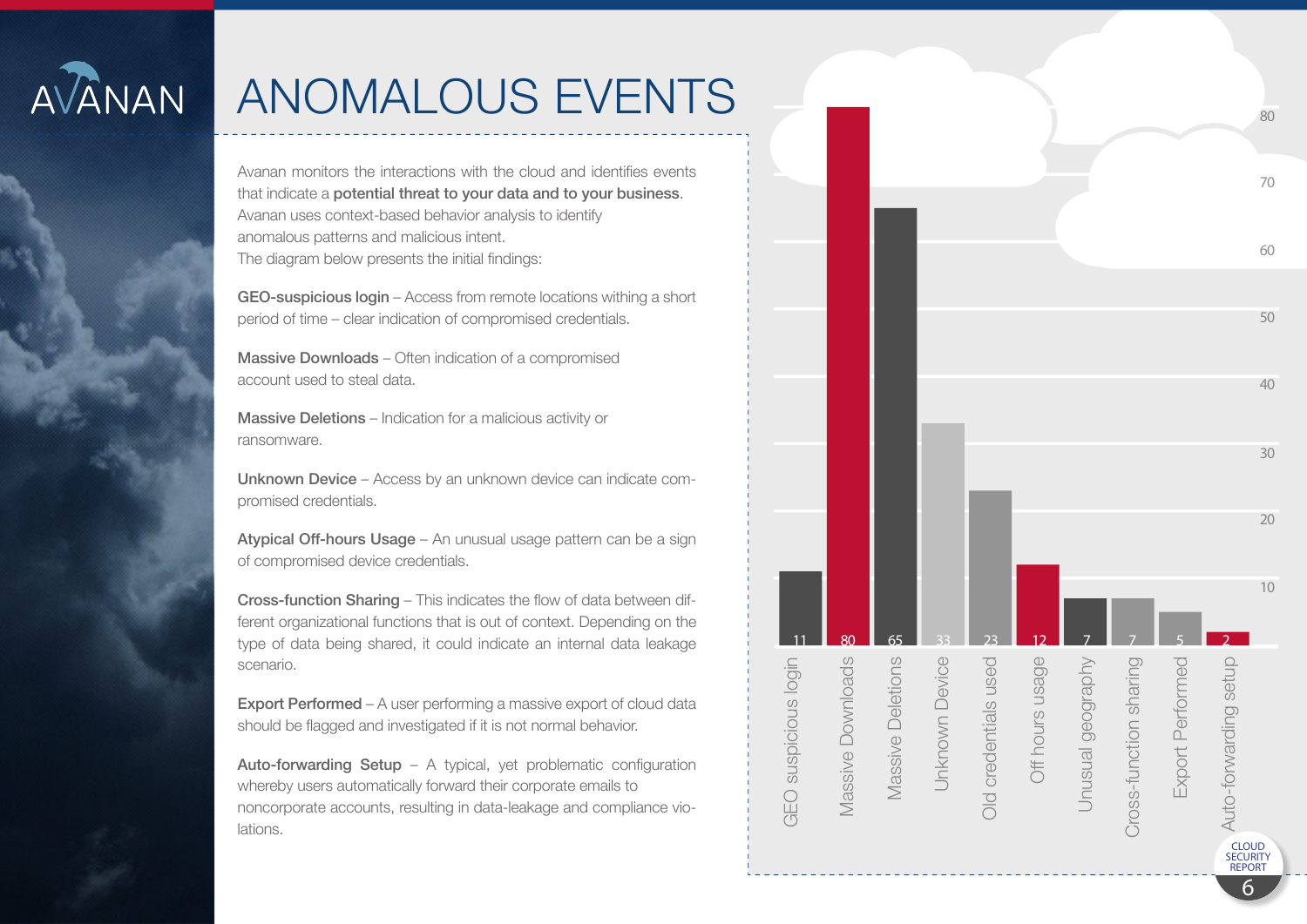

### OFFICE365 SECURITY

#### **Malicious Files**

Office 365 is quickly becoming one of the most popular enterprise collaboration platforms. Users are uploading, downloading, creating and sharing content within Office 365 at an accelerating rate. Avanan uses best-of-breed antivirus and sandbox technologies to ensure that no malicious files enter the cloud and pose a risk to devices and data.

Antivirus tools are used to detect malware-infected files by searching for known virus 'signatures'. To achieve maximum coverage, Avanan users multiple antivirus engines at once.

**Sandbox** tools are used to detect new/unknown threats. These technologies use virtual machines to actively inspect the behavior of a file once opened. Sandbox scanning is critical for preventing targeted attacks, often known as APT - (Advanced Persistent Threats).

### 612 Malicious files found by Check Point<br>612 Threat Emulation



 $\Box$ 

**Check Point** 

#### 412 Malicious files detected Symantec



612 Malicious files found using sandbox<br>612 technology by FireEye